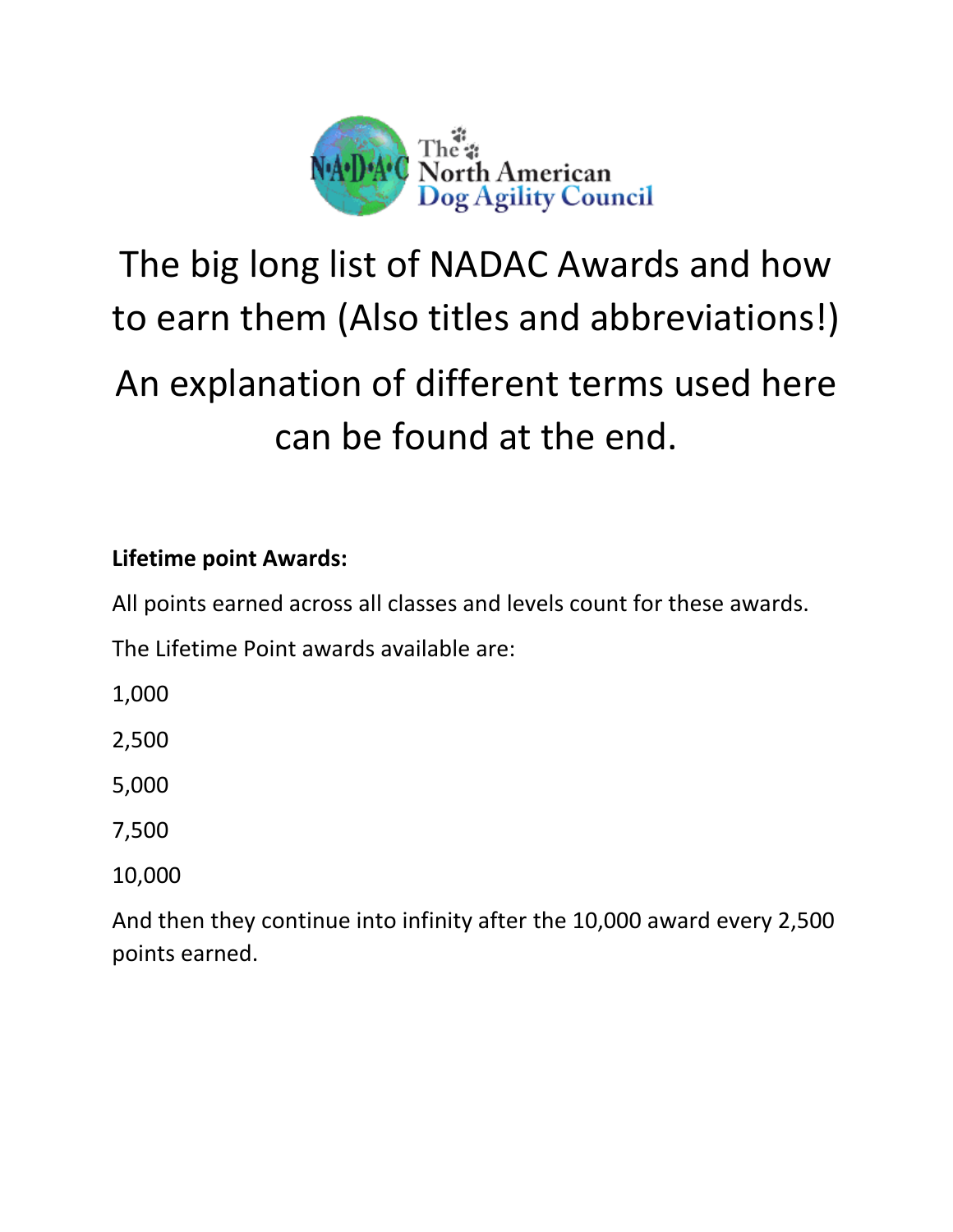#### **Versatility Award:**

The Versatility Award is earned when a dog has earned their basic title in the following classes:

Regular

Chances

Jumpers

Touch n Go

**Tunnelers** 

**Weavers** 

### **Triple Superiors:**

The Triple Superior Award is earned when a team has earned the Superior Title in the following classes:

Regular

Chances

Jumpers

#### **Superior Versatility:**

The Superior Versatility award has the same requirements as the Triple Superior with the addition of needing a Superior Title in:

Touch n Go

**Tunnelers** 

**Weavers**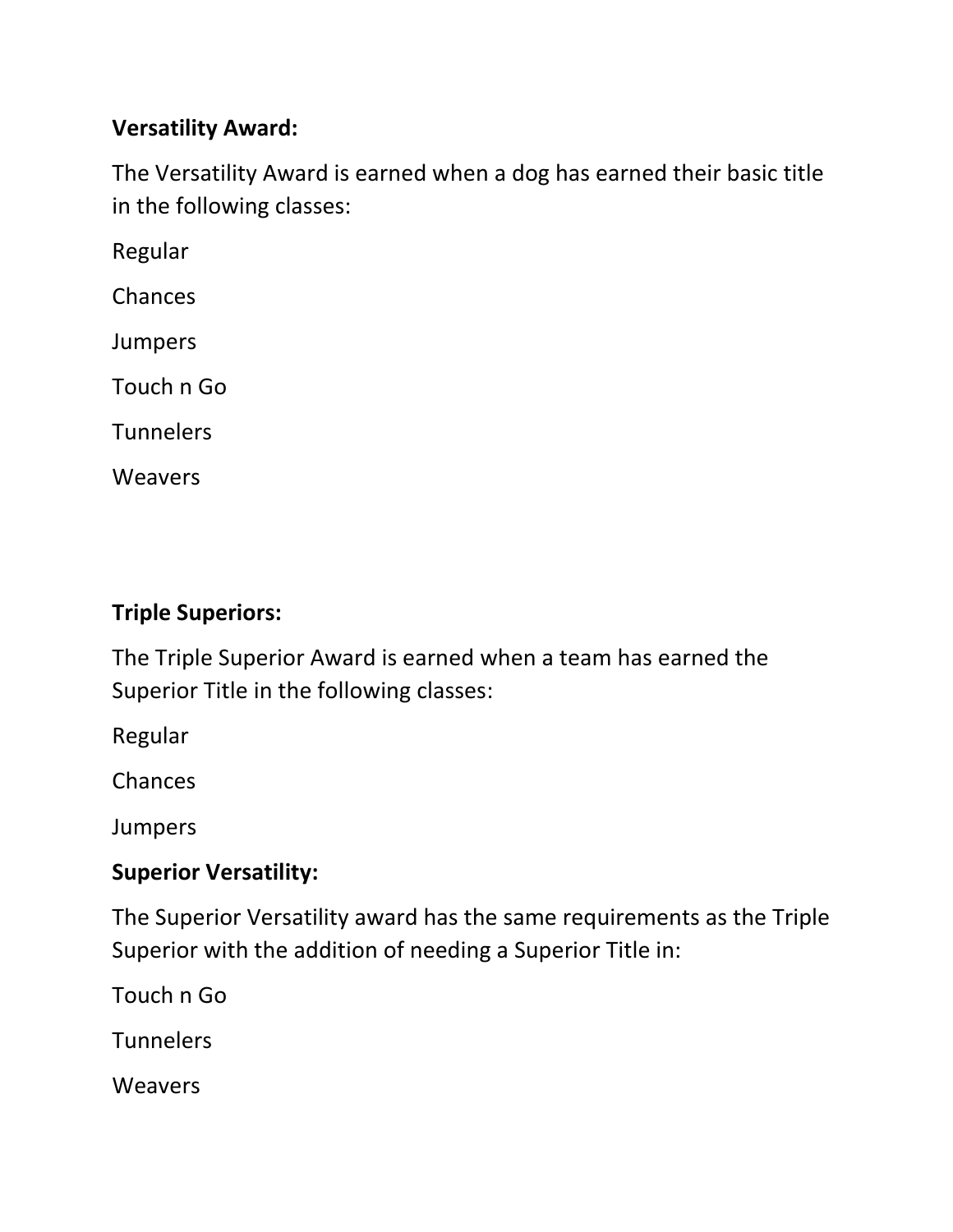# **Triple Triple Superior:**

This award is given when a team has earned a Superior Title in Novice, Open and Elite in the following Classes:

Regular

Chances

Jumpers

# **Triple Superior Versatility:**

This award is has the same requirements as the Triple Triple with the addition of also needing Superiors in all three levels in:

Touch n Go

**Tunnelers** 

**Weavers** 

# **All Around Award:**

The All Around, not to be confused with the All Around NATCH. Is earned when a team has earned their Superior Title in the Following Classes:

Regular

Chances

Jumpers

Touch n Go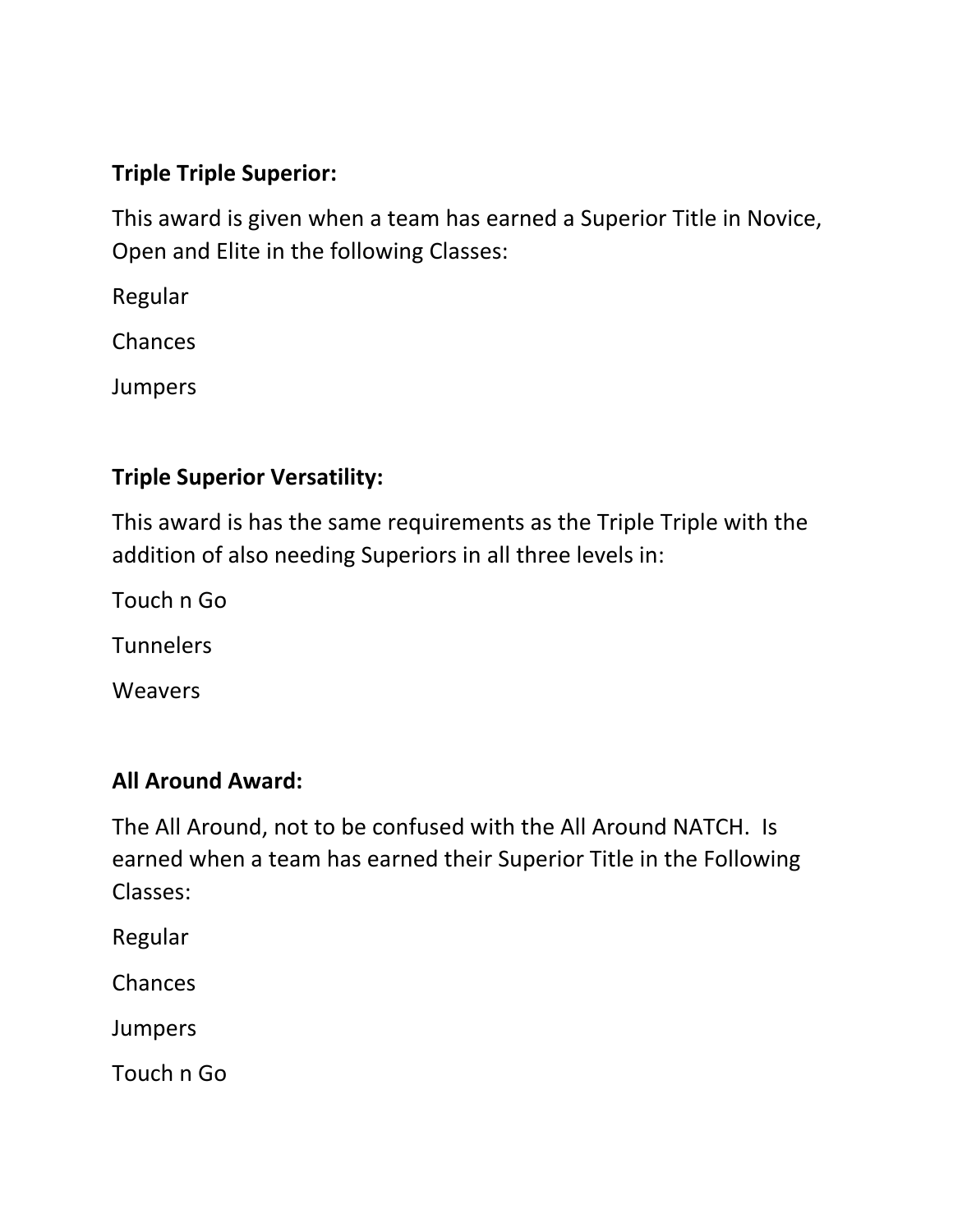**Tunnelers** 

**Weavers** 

Hoopers

# **NATCH (NADAC Agility Trial Champion):**

A NATCH is earned when a dog has earned:

130 Points in Jumpers

130 Points in Chances

230 Points in Regular

After the first NATCH all consecutive NATCH's earned will need:

100 more Points in Jumpers

100 More Points in Chances

200 More Points in Regular. NATCH's continue into infinity.

# **Versatility NATCH:**

The Versatility NATCH has the same requirements as a normal NATCH with the addition of needing:

130 Points in Touch n Go

130 Points in Tunnelers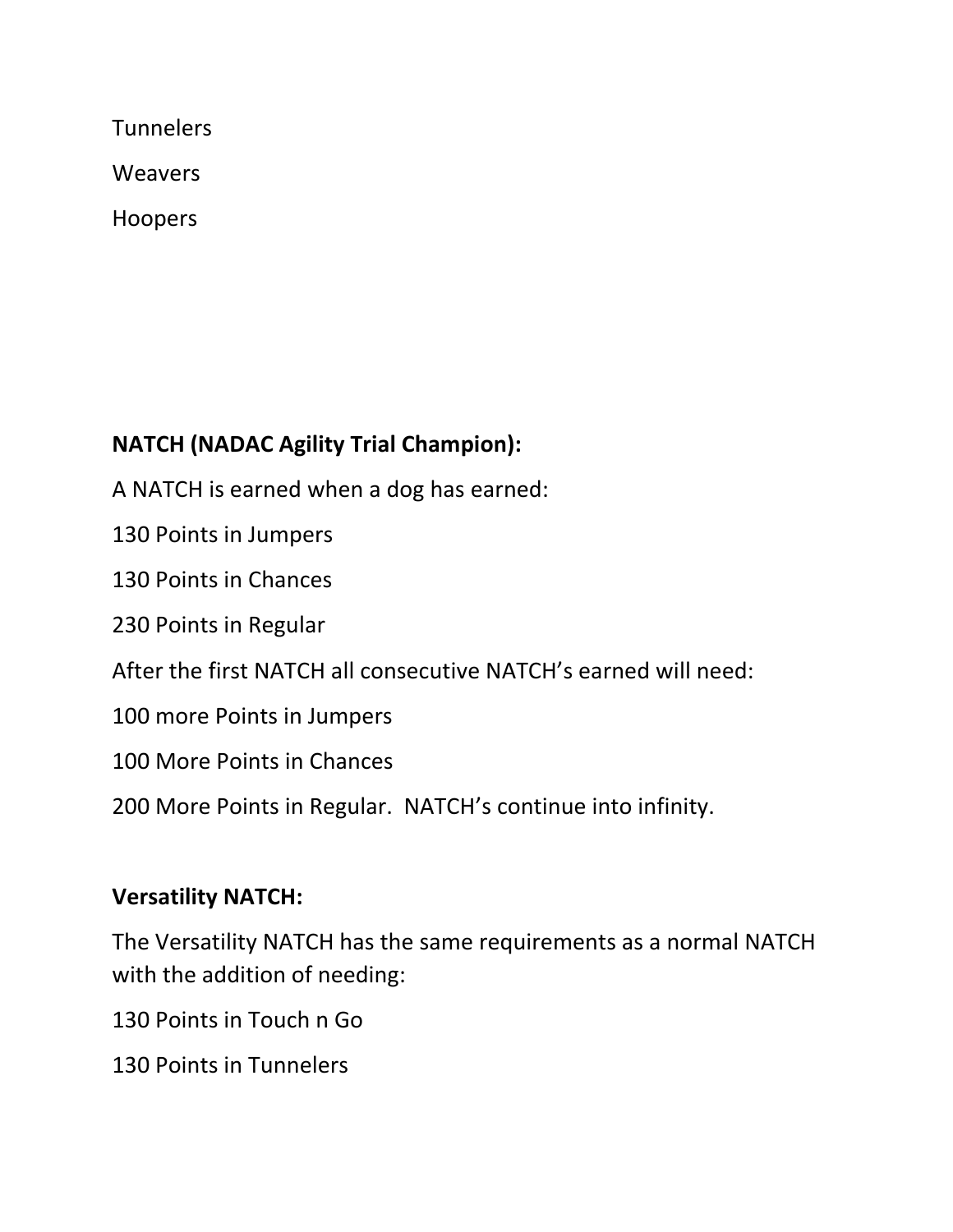130 Points in Weavers.

Same rules apply to consecutive Versatility NATCH's as with a normal NATCH.

# **All Around NATCH:**

The All Around NATCH has the same requirements as a Versatility NATCH with the addition of needing:

130 Points in Hoopers

130 Points in Barrelers

#### **Platinum Speed Star:**

This award is given when a team has earned the following:

100 Points in Elite Chances

10 Q's in Elite Jumpers with a Platinum Designation

20 Q's in Elite Regular with a Platinum Designation

These awards can be earned multiple times.

A platinum run is earned in any class at the Elite level when a dog runs at over a 100 Dri.

#### **Platinum Versatility Speed Star:**

This award has the same requirements as the Platinum Speed Star with the addition of needing:

10 Q's in Elite Touch n Go with a platinum designation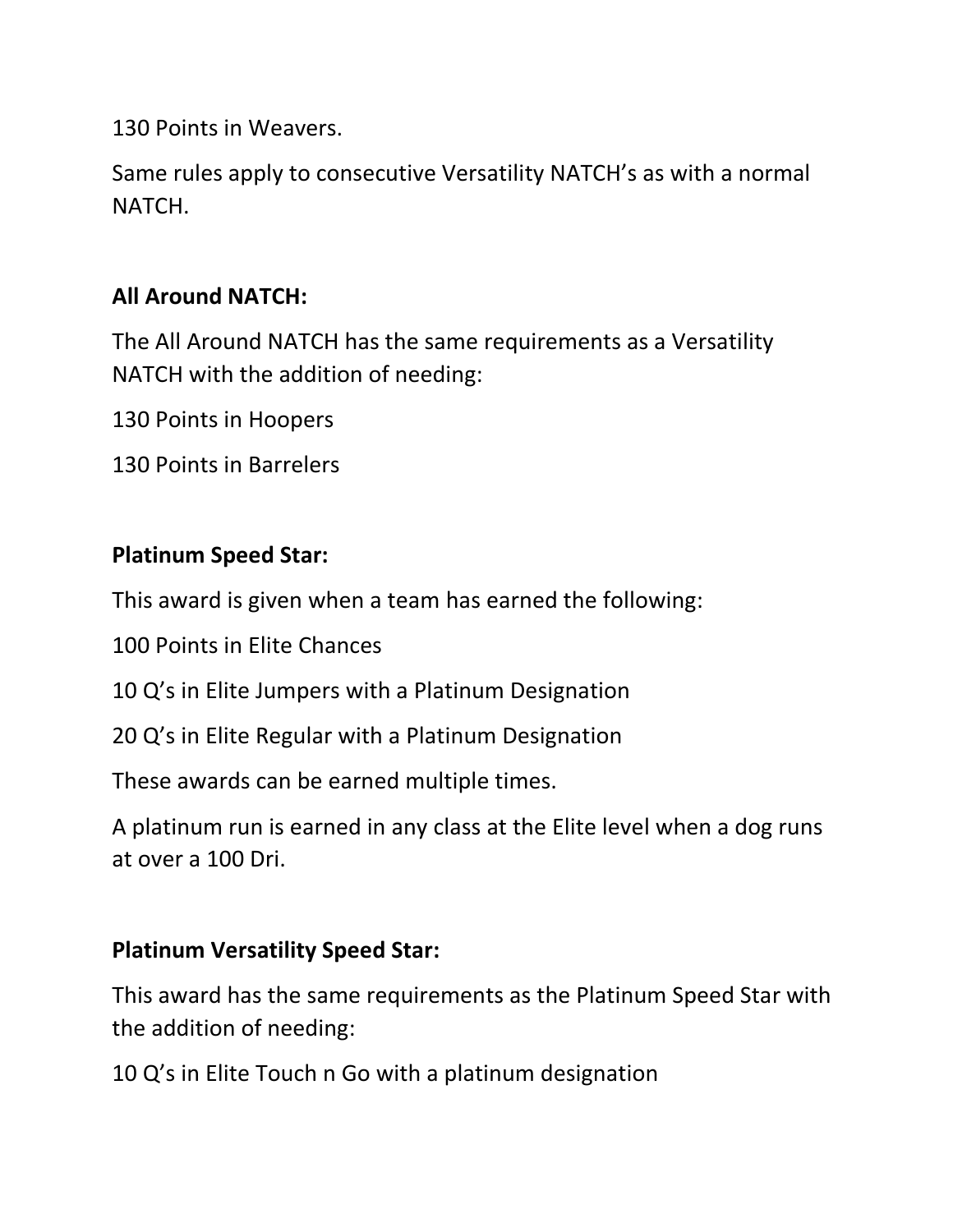- 10 Q's in Elite Weavers with a platinum designation
- 10 Q's in Elite Tunnelers with a platinum designation

#### **Platinum All Around Speed Star:**

This award has the same requirements as the Platinum Versatility Speed Star with the addition of needing:

10 Q's in Elite Barrelers with a Platinum Designation

10 Q's in Elite Hoopers with a Platinum Designation

#### **Silver MODSQUAD:**

This award is given when a team has earned the following:

3 cumulative runs with either a Silver or Purple Designation in the following classes, with at least one of those runs being over 100 Dri:

Regular

Jumpers

Chances

Touch n Go

**Tunnelers** 

**Weavers** 

Note that Chances does not get Silver,Gold or purple Designations, so any bonus earned in Chances count towards these awards.

# **Gold MODSQUAD:**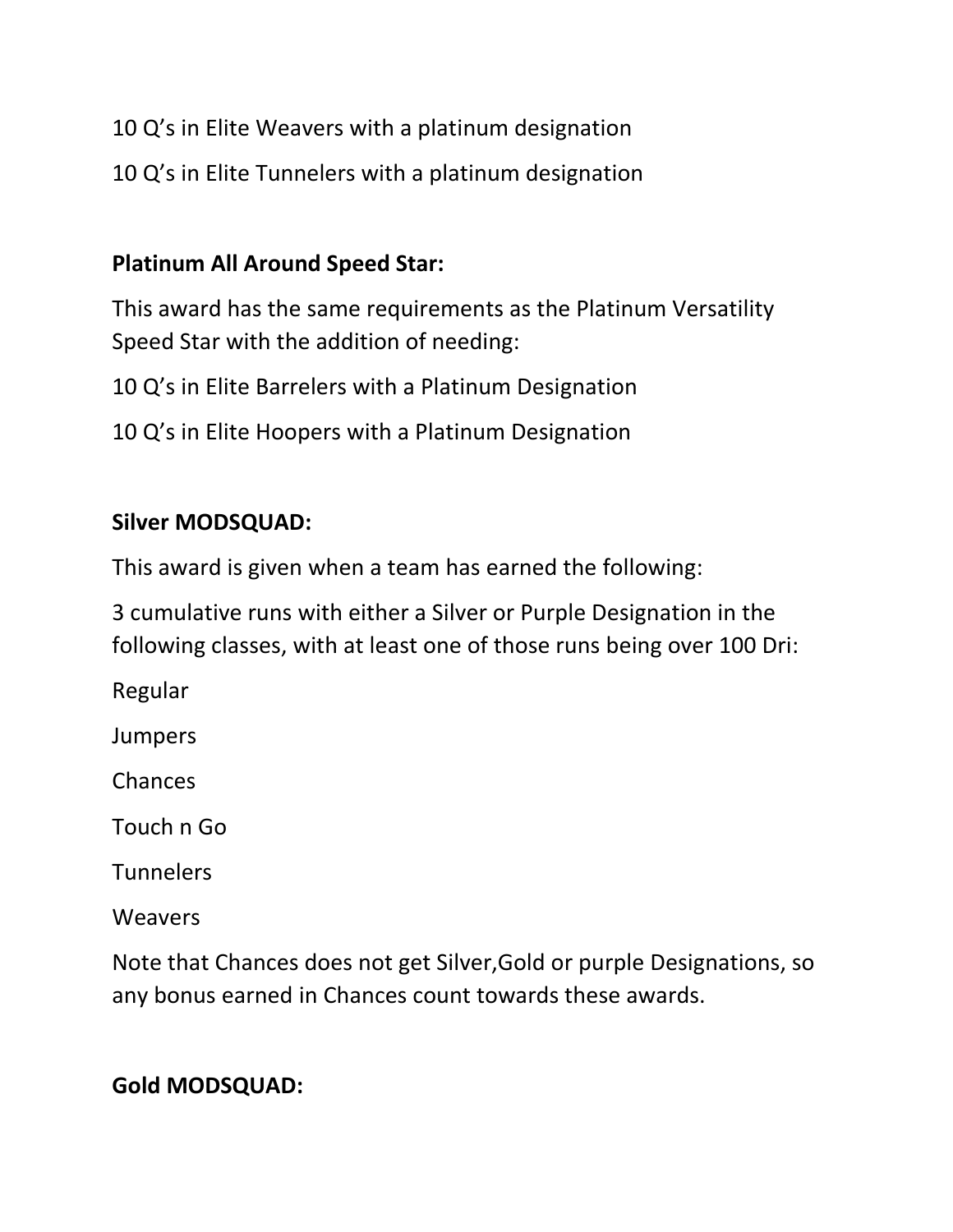This award is given when a team has earned the following:

3 cumulative runs with either a Gold or Purple Designation in the following classes, with at least two of those runs being over 100 Dri:

Regular Jumpers Chances Touch n Go **Tunnelers** Weavers

Note that Chances does not get Silver,Gold or purple Designations, so any bonus earned in Chances count towards these awards.

#### **Purple MODSQUAD:**

This award is given when a team has earned the following:

3 cumulative runs with a Purple Designation in the following classes, all runs must be over 100 Dri:

Regular

Jumpers

Chances

Touch n Go

**Tunnelers** 

Weavers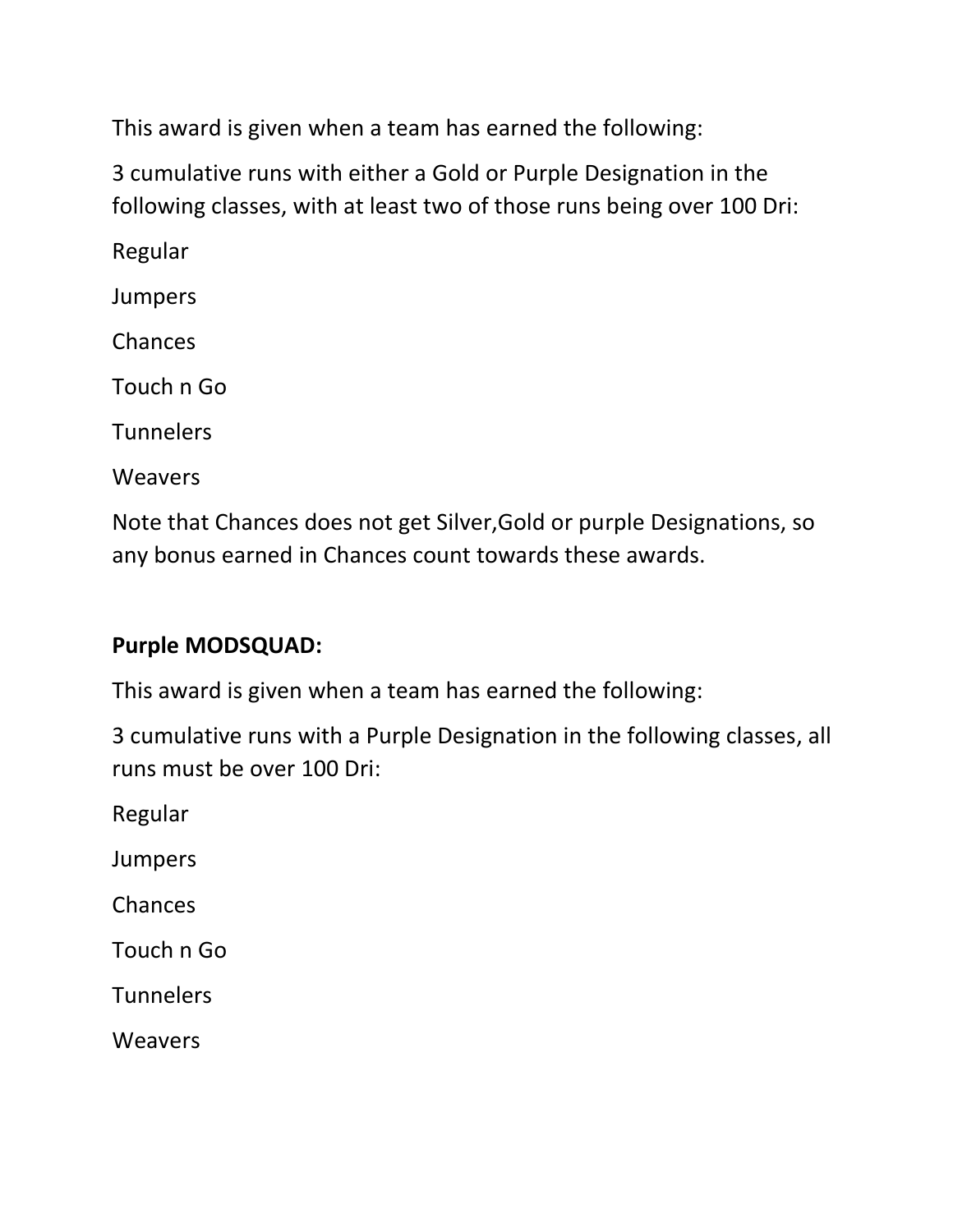Note that Chances does not get Silver,Gold or purple Designations, so any bonus earned in Chances count towards these awards.

# **Silver Achievement Cup:**

This award is given when a team has earned the following runs with a Silver Designation (For more info on Silver,Gold and Purple Designations see the last page)

10 Silver Jumpers Runs

10 Silver Chances Runs

20 Silver Regular Runs

This award also can continue to be earned multiple times. The second award would be given when the team reaches 20 silver runs in all classes but Regular, with Regular needing 40.

# **Silver Versatility Achievement Cup:**

This award has the same requirements as the Silver Achievement cup with the addition of needing:

10 Silver Touch n Go Runs

10 Silver Tunnelers Runs

10 Silver Weavers Runs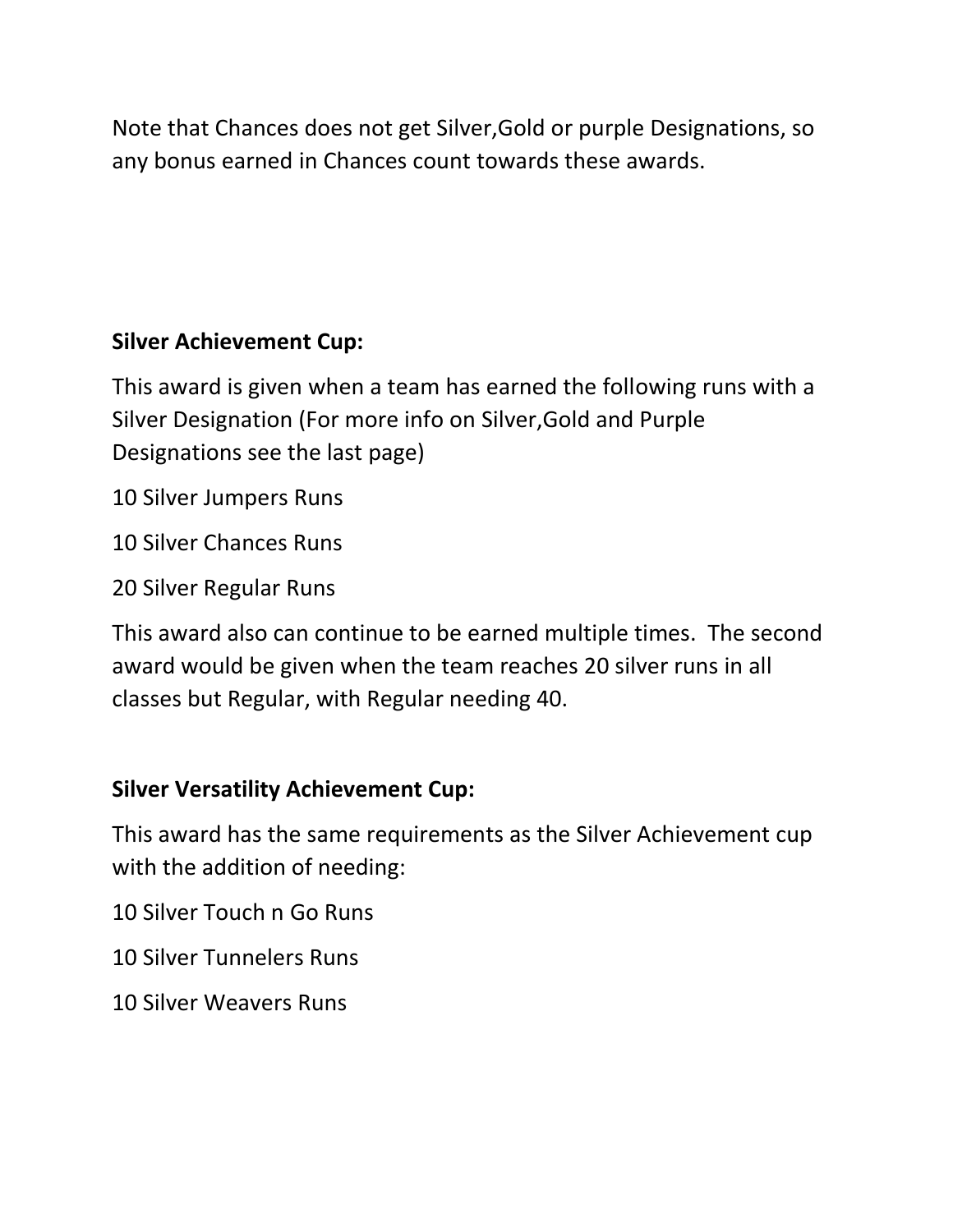This award also can continue to be earned multiple times. The second award would be given when the team reaches 20 silver runs in all classes but Regular, with Regular needing 40.

# **Gold Achievement Cup:**

This award is given when a team has earned the following runs with a Gold Designation (For more info on Silver,Gold and Purple Designations see the last page)

10 Gold Jumpers Runs

10 Gold Chances Runs

20 Gold Regular Runs

This award also can continue to be earned multiple times. The second award would be given when the team reaches 20 Gold runs in all classes but Regular, with Regular needing 40.

# **Gold Versatility Achievement Cup:**

This award has the same requirements as the Gold Achievement cup with the addition of needing:

10 Gold Touch n Go Runs

10 Gold Tunnelers Runs

10 Gold Weavers Runs

This award also can continue to be earned multiple times. The second award would be given when the team reaches 20 Gold runs in all classes but Regular, with Regular needing 40.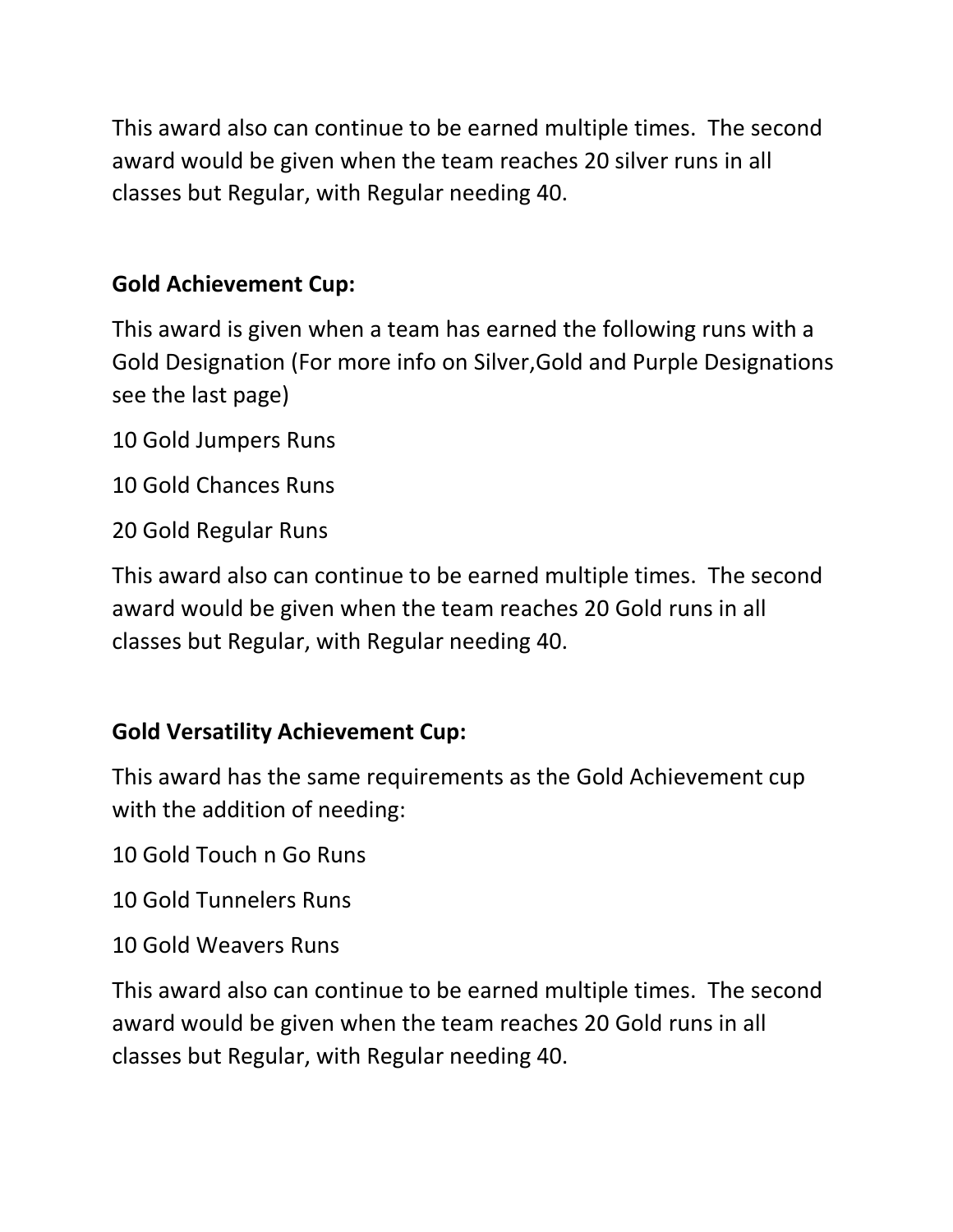### **Purple Achievement Cup:**

This award is given when a team has earned the following runs with a Purple Designation (For more info on Silver,Gold and Purple Designations see the last page)

10 Purple Jumpers Runs

10 Purple Chances Runs

20 Purple Regular Runs

This award also can continue to be earned multiple times. The second award would be given when the team reaches 20 Purple runs in all classes but Regular, with Regular needing 40.

## **Purple Versatility Achievement Cup:**

This award has the same requirements as the Purple Achievement cup with the addition of needing:

10 Purple Touch n Go Runs

10 Purple Tunnelers Runs

10 Purple Weavers Runs

This award also can continue to be earned multiple times. The second award would be given when the team reaches 20 Purple runs in all classes but Regular, with Regular needing 40.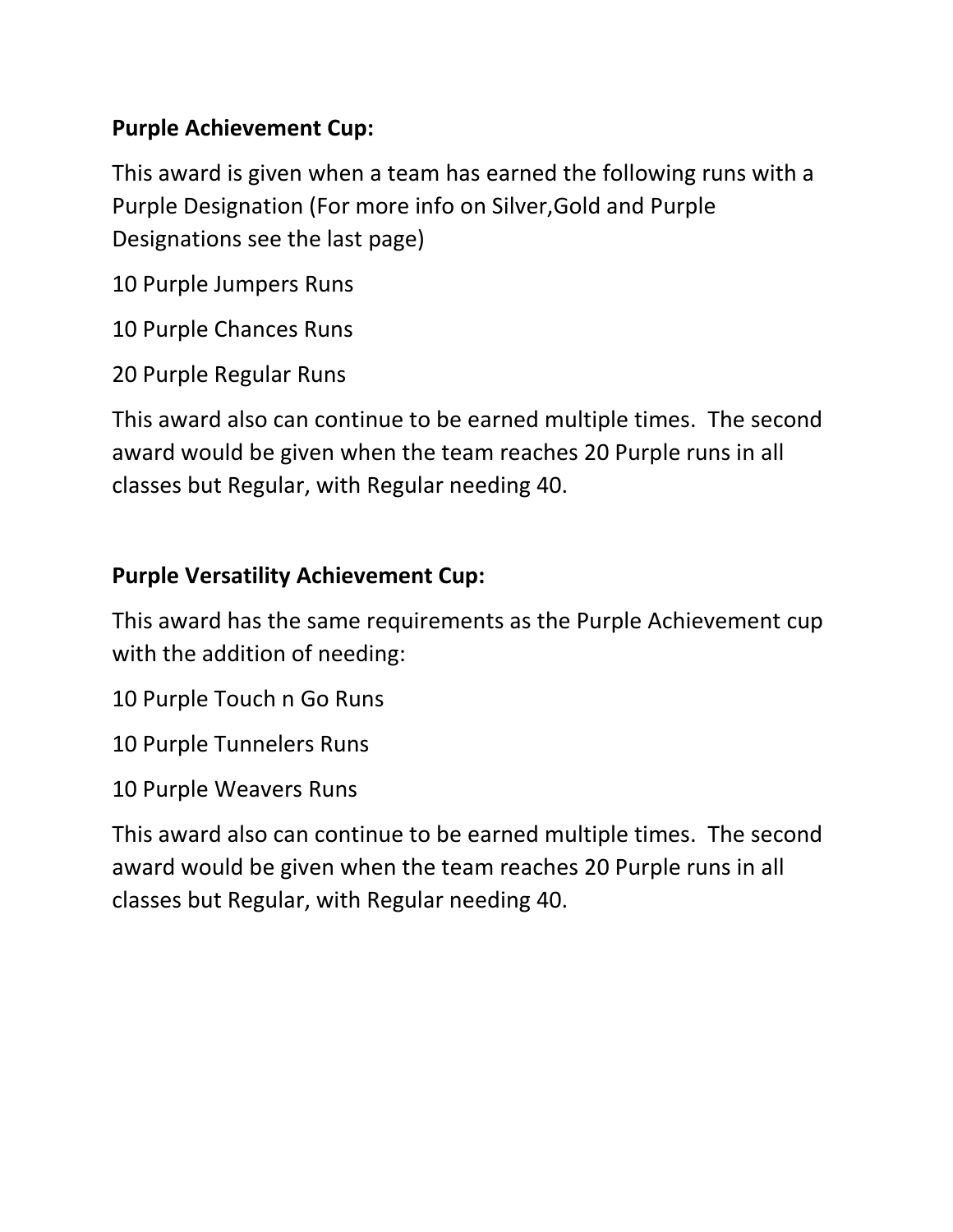# **Titles and Abbreviations**

There are a number of titles and extended awards that you can earn in NADAC. We will cover some of the more popular ones here along with the abbreviations involved and what they mean.

**For a list of when titles are earned please download the title checklist from the NADAC.com site under Titles and Awards.**

# **Title Abbreviations**

When the title is prefaced with a letter the letter stands for either Outstanding (O-NAC) or Superior (S-NAC).

This applies to all classes and levels.

#### **Regular:**

- IAC = Intro Agility Certificate
- NAC = Novice Agility Certificate
- OAC = Open Agility Certificate
- EAC = Elite Agility Certificate

#### **Jumpers:**

IJC = Intro Jumpers Certificate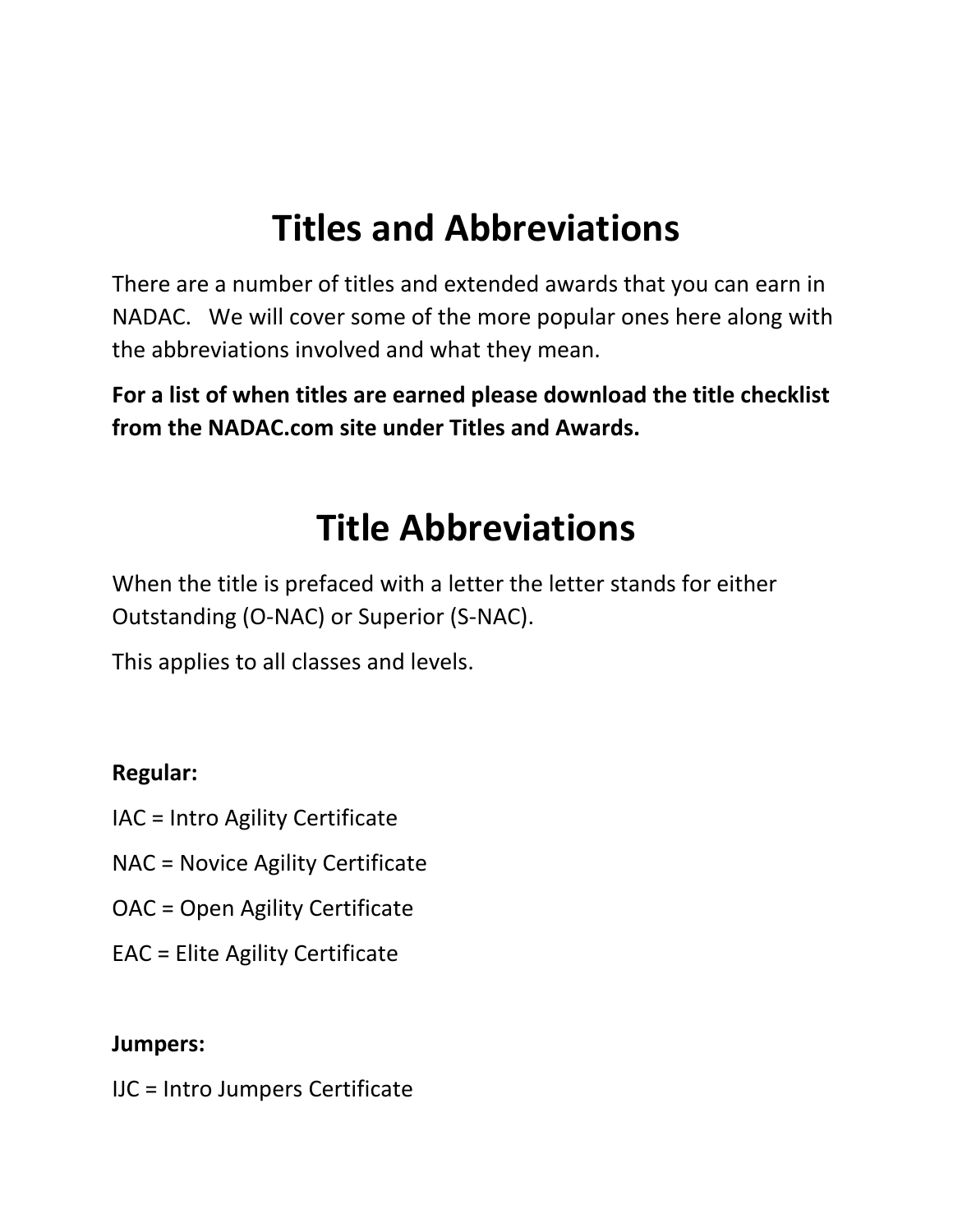- NJC = Novice Jumpers Certificate
- OJC = Open Jumpers Certificate
- EJC = Elite Jumpers Certificate

#### **Chances:**

- ICC = Intro Chances Certificate
- NCC = Novice Chances Certificate
- OCC = Open Chances Certificate
- ECC = Elite Chances Certificate

#### **Touch n Go:**

- TG-I = Touch n Go Intro TG-N = Touch n Go Novice
- TG-O = Touch n Go Open
- TG-E = Touch n Go Elite

#### **Weavers:**

- WV-I = Weavers Intro
- WV-N = Weavers Novice
- WV-O = Weavers Open
- WV-E = Weavers Elite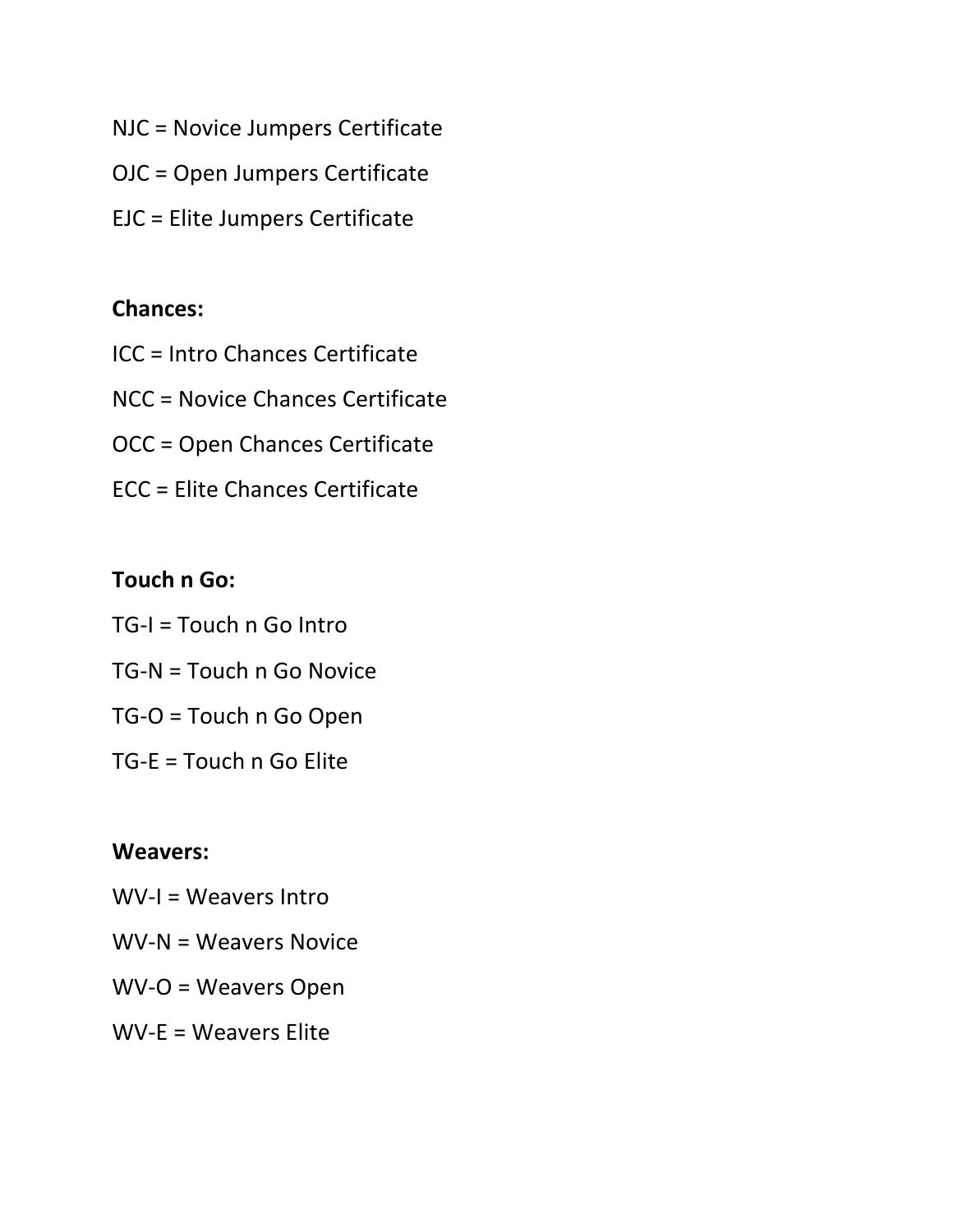#### **Tunnelers:**

TN-I = Tunnelers Intro TN-N = Tunnelers Novice

- TN-O = Tunnelers Open
- TN-E = Tunnelers Elite

# **Hoopers:**

- HP-I = Hoopers Intro
- HP-N = Hoopers Novice
- HP-O = Hoopers Open
- HP-E = Hoopers Elite

### **Barrelers:**

- BR-I = Barrelers Intro
- BR-N = Barrelers Novice
- BR-O = Barrelers Open
- BR-E = Barrelers Elite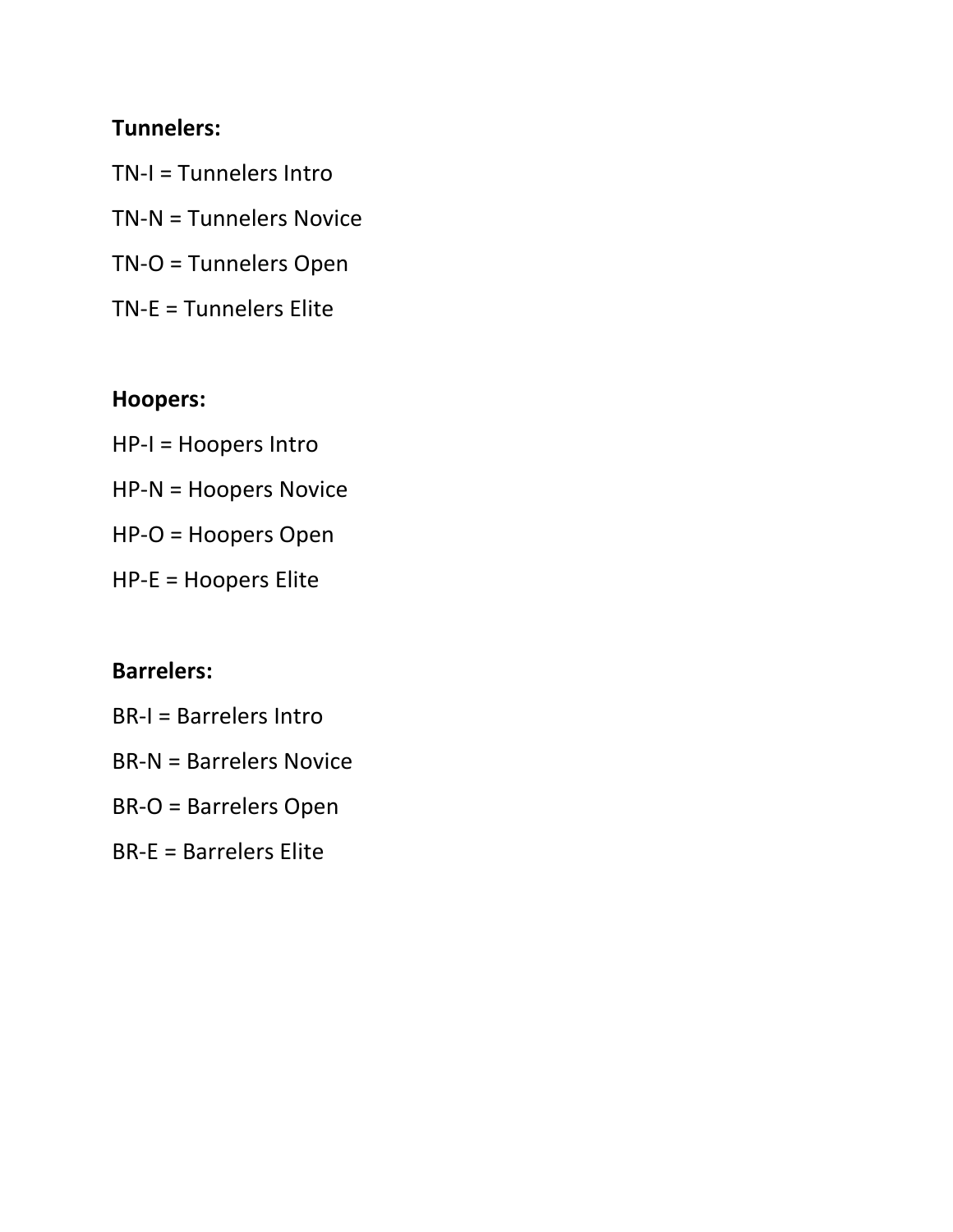# **Explanation of Silver, Gold and Purple designations:**

These designations are given to dogs who attempted the course from a Bonus Line (Distance Challenges do not count towards these)

The qualifications to earn these designations are different in Regular from the other classes.

#### **Regular:**

Silver Regular: Less than 100 Dri with a point value of 15 or 20 Gold Regular: Higher than 100 Dri with a point value of 15 or 20 Purple Regular: Higher than 100 Dri with a point value of 25 or 30 **All other classes:**

Silver: Less than 100 Dri with a point value of 15 or 20

Gold: Higher than 100 Dri with a point value of 15

Purple: Higher than 100 Dri with a point value of 20

#### **Bonus Point value explanation:**

On a bonus run in Regular a dog could earn a bonus of anywhere from 30 – 15 points. The way to earn them is as follows; note this does not apply to Distance Challenges:

30 Points: Over 100 Dri and Clean